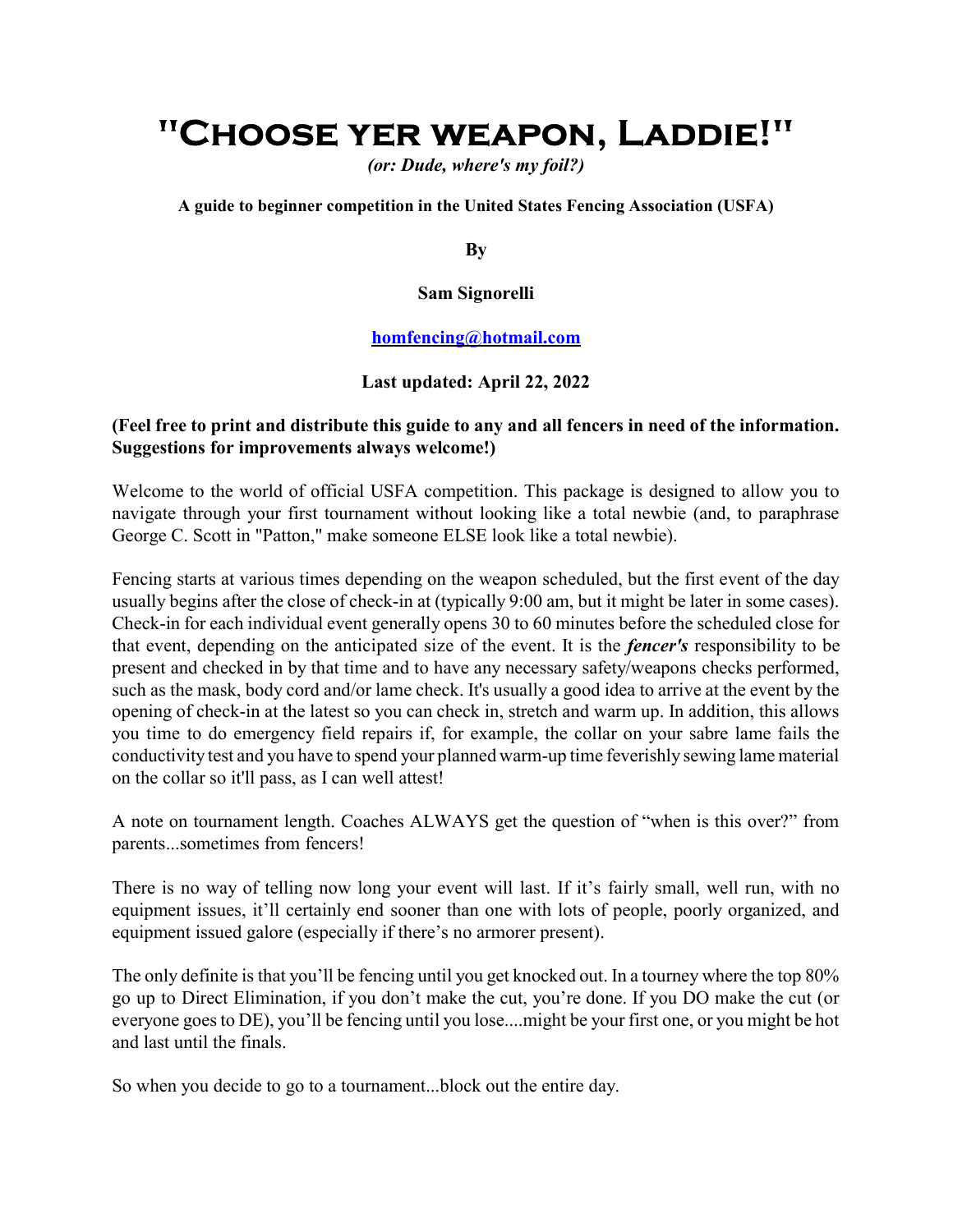#### Some important things to remember:

1) Membership in the USFA is mandatory. If you haven't already joined, you can do so at the event. You can sign up on line at https://www.usafencing.org. (Click on "membership" and then the "Join USA Fencing" graphic). Many tournaments also have a paper copy of the membership form you can fill out at your first tourney...just remember to keep the receipt to show at future tourneys until your membership card arrives! The fees vary depending on the type, but most will pick a simple competitive membership. Fees are payable to the USFA. If you have already joined, you MUST bring proof of your membership and present it to the bout committee when you sign in for an event. This can be either your membership card or a receipt from the bout committee if you joined at a prior event and your card hasn't arrived yet (a common occurrence), so it's a good idea to leave the proof in a your wallet or a baggie in your equipment bag. You can also find the membership on line at https://member.usafencing.org/search/members by scrolling down to the "find a member" section and inputting your name, then show it to the bout table when you find yourself.

Scholastic events (for middle and high schoolers) will also require a school ID.

Keep in mind that anything that makes the job of the bout committee easier and faster is ALWAYS appreciated.

2) Event entry fees vary from division to division, both for individual and team events, so check with experienced fencers in your area for those fees. Be advised that some events such as club sponsored fund-raising events and large national events run directly under USFA's auspices (such as North American Cup events) charge higher entry fees. If you plan to attend any of these larger events, be VERY aware of the application deadline. North American Cups are very strict; if your application is not in the hands of the entry clerk by the specified deadline, you'll pay triple fees just to get in the door...and NACs charge a per event fee in addition to the overall registration fee.

IMPORTANT NOTE: some divisional events MUST be made via check ONLY, CASH AND/OR CREDIT CARDS WILL PROBABLY NOT BE ACCEPTED IN THOSE DIVISIONS THAT REQUIRE A CHECK PAYMENT.

Please also note that entry fees and USFA membership fees may be required to be on separate checks. However, multiple event entry fees may be allowed on one check (i.e. \$20.00 to fence in both an epee and foil event on the same day). Note: The USFA national office will accept credit card payments for national event entry fees and memberships.

3) Some divisions may charge a small cash set-up/tear down fee in addition to the entry fee.

#### In order to compete in USFA competitions, you must have the following equipment:

One good site that recently went live is http://clubweapon.com Some good info there (although the foil chest plate rules are outdated as of this writing…I've advised them to correct it)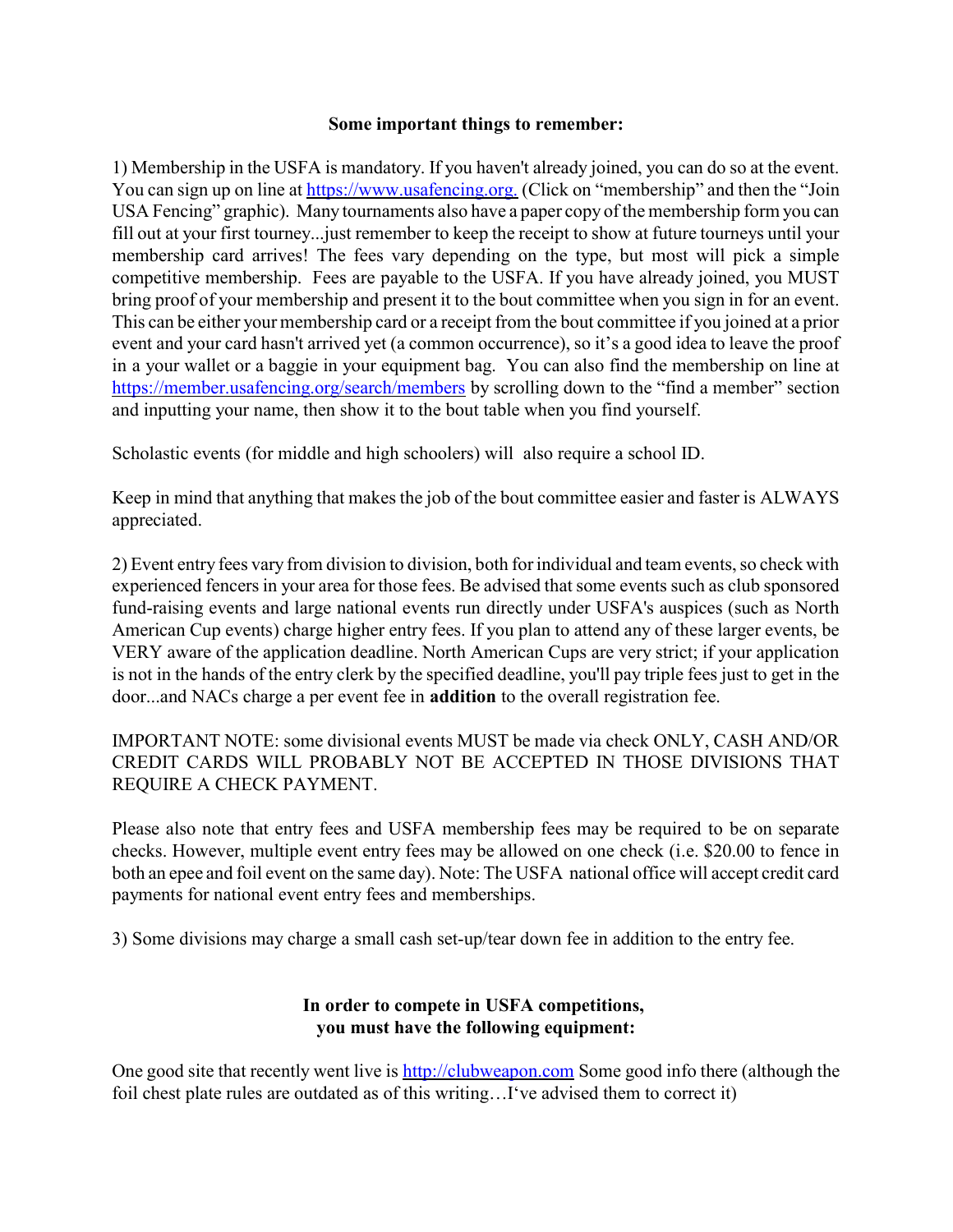. Or, you can read the list below!

1) regulation fencing jacket with crotch strap (for all three weapons. The old-style sabre jacket that stopped at the waist is no longer allowed)

2) 1 regulation underarm protector.

3) 1 fencing glove for your weapon hand (some people wear an additional glove on their off-hand, just in case it drifts forward during actual fencing, but this is not required). The cuff must extend at least halfway up the forearm and be sewn into the glove. Since the arm is part of the target area in sabre, those fencers may have an additional partial lame glove called manchette that fits over the fencing glove up to the bony protuberance of the wrist. Note for sabre fencers: Even enough the back of the hand is no longer target, there must still a finger loop to secure the manchette in place. This is to prevent the possibility of a fencer pulling the manchette up and taking away target from the wrist area.

If you have a sabre glove with the conductive cuff built-in, the manchette is not required.

ALL gloves used for sabre must be FIE gloves. There are still some non-FIE combo gloves out there, but they are not allowed for use.

ADDITIONAL NOTE FOR ALL WEAPONS: There must be no holes, tears, or broken seams anywhere on the gloves. Any hole that is not a design feature (such as the ventilation holes along the fingers of some gloves) will cause the glove to not pass. You can sew a hole shut or glue/sew a patch over it. So long as there's no loose material that could catch a blade, it would be a good repair. It does NOT matter if the hole is tiny or where it is on the glove...if it goes completely through a layer of material, it does not pass. The same goes for loose flaps – particularly in the thumb area. This does NOT apply to the hole for the body cord, however. There is a move in FIE to remove the cord slot – and in fact, most makers have already removed it – but at this writing (August 12, 2019), the cord slot is still allowed for USA Fencing events.

Holes that would be covered by the grip will probably pass, so long as they aren't too large or project beyond the body of the grip. Best to get those holes closed to be sure.

4) 1 pair fencing pants. Baseball pants *are not* acceptable as they are a) not high enough to pass the 10 cm rule (meaning the bottom of the jacket must overlap the top of the pants by at least 10 cm -- 4 inches -- when en garde) and b) many baseball pants are made with material that will rip easily, and therefore not afford the protection fencing knickers do. In a pinch, white marching band pants (the kind that are one piece, going over the shoulder, may do. They're designed for use with shortwaisted uniform tops) can be converted to be used as knickers. My first pair when I got back into the sport were done that way. Because marching band uniforms are designed to last several seasons of heavy use, they're fairly strong. Sweat pants are NOT acceptable (they're too loose and may catch the point...which could result in a broken blade and a following injury); whatever pants you wear must fit close enough to the body to prevent your opponent's point from catching the material. If in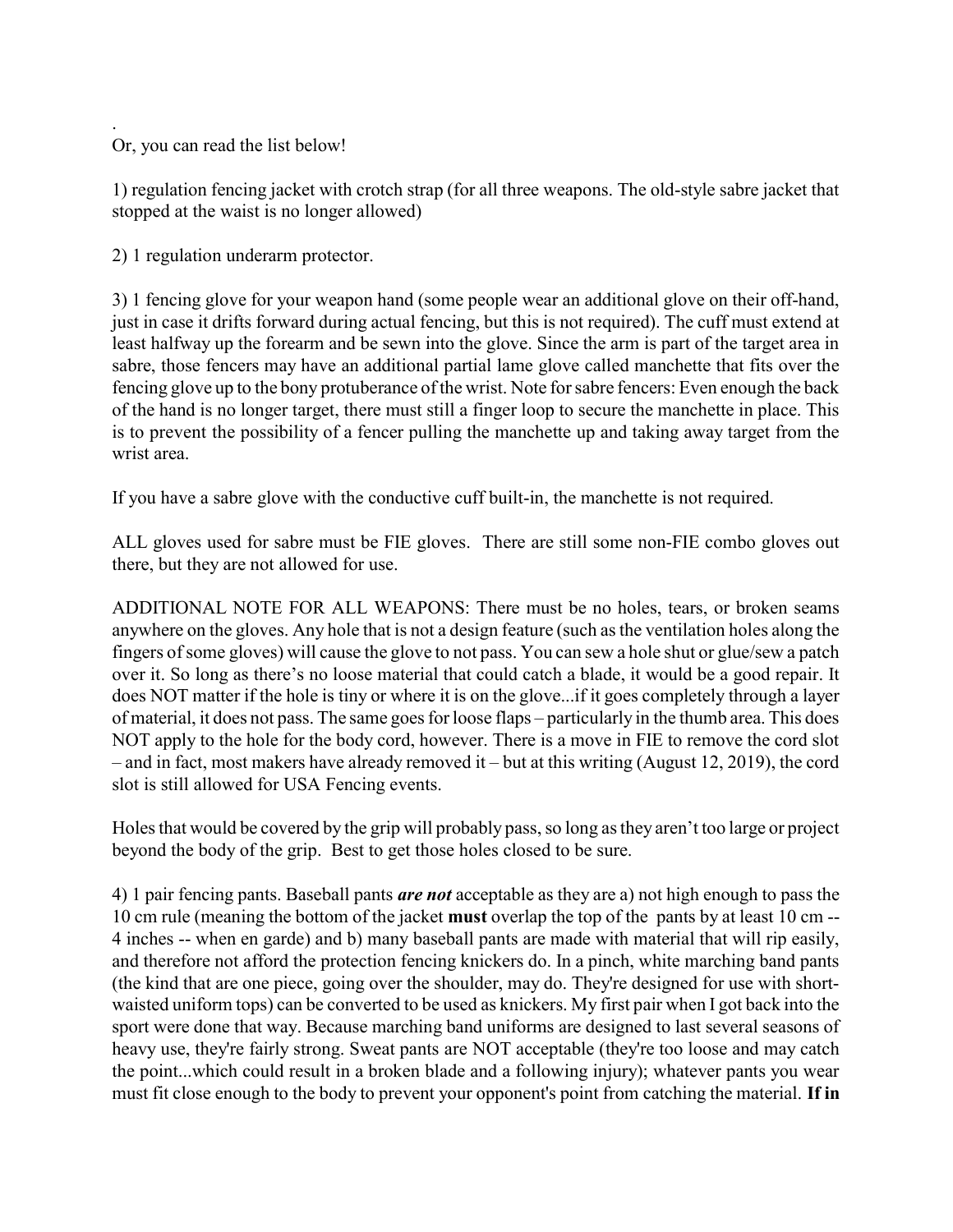doubt, ask the bout table or officers in the division prior to the tournament, as they are the final authority. Shorts are NOT allowed under any circumstances.

5) 1 pair socks. Solid-colored socks are permissible (witness my infamous purple ones!), but regardless of color, they must cover the entire shin so no exposed skin is showing. Although this is probably the least enforced rule anywhere at the local level, for the sake of your skin, follow it; any padding is better than none. But please don't wear anything like a neon yellow...burning out the eyes of your competitors isn't very sporting.

6) 1 pair shoes. Fencing must be done in tennis or other sport shoes. Street shoes and sandals are not allowed.

7) If you're a man, a cup is optional. If you're a woman, breast protectors are mandatory. They can be the "hubcap" kind (they look like metal or plastic yarmulkes that slip into pockets inside the jacket) or what I like to call the "Joan of Arc," (and which others call "Barbie Boobs") which is a plastic breastplate that fits under the jacket and covers the upper half of the torso (VERY nice for those shots to the sternum).. There are flat versions for men as well, but they are not required for men...HOWEVER, if they ARE used, they MUST be worn underneath the underarm protector...NOT between the jacket and the lame. (The rule actually states "against the skin," but let's be reasonable here)

NOTE FOR FOIL FENCERS: A new FIE rule adopted by USFA requires a foam covering on top of the chest plate for foil. This does NOT apply for epee or sabre fencers…only for foil.

See https://www.usafencing.org/news\_article/show/922236 for USFA's statement clarifying this rule. Go to https://www.youtube.com/watch?v=tyAcSBkq8Mg for a vid from me on proper wear.

8) 1 fencing mask, appropriate for the weapon (i.e. no electric sabre masks for epee or foil, and no foil or epee masks for electric sabre). VERY IMPORTANT! The mask MUST have a sewn in bib or have another system that attaches the bib without leaving a hole a blade could get through (currently, the Leon Paul X-Change mask is the only one that meets that exception) and be able to withstand the 12kg safety punch test. Masks with snap-in bibs are NOT acceptable. Some masks sold are designed for beginners during lessons, but are not built to withstand the rigors of actual competition, let alone the punch test. If you buy your own mask, make sure it will pass the punch and bib tests. Be warned: Even if it's fresh from the box and is rated as an FIE mask (meaning it meets the minimum requirements to be used at the highest levels, i.e. World Cup events), it can still fail the punch test before it's ever used in competition (I've seen it happen). On the other hand, I've seen some masks that have clearly seen better days pass with flying colors. There must be no denting in the mesh that could catch a point, or loose trim that could do the same (same reason as on loose clothing items). Any lame bib for foil must not have an open pocket that can catch a point (typically this will be at the top seam on an epee mask that has been converted). The edge of the bib on an epee mask that has been converted to foil may be no bigger than 3mm tall.

NOTE FOR FOIL FENCERS: You will need a mask with lame over the bib as target and a mask cord. You might consider getting a Leon Paul X-Change mask, which allows the appropriate bibs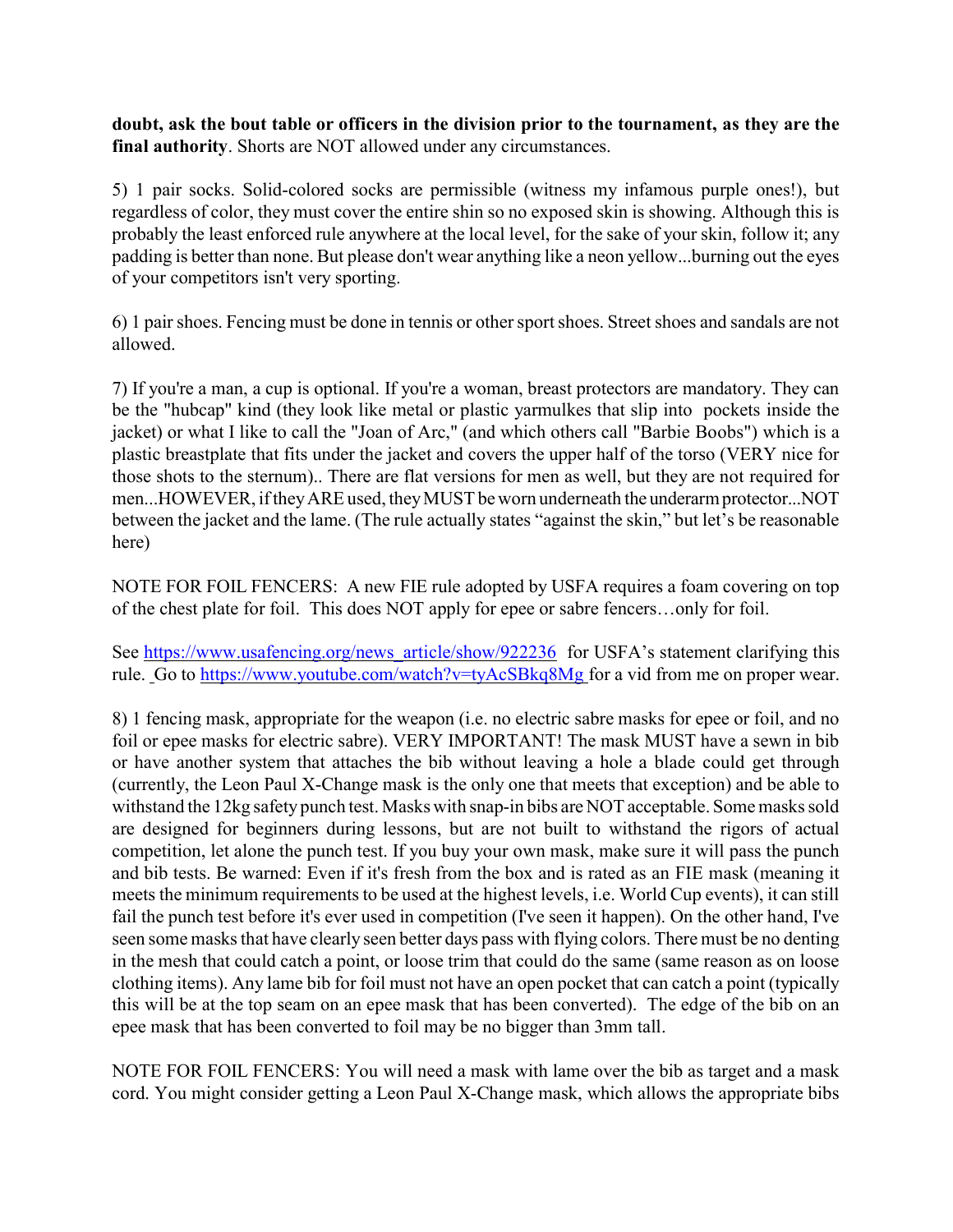to be swapped out. It's expensive, but worth it if you'll be doing both foil and epee.

9) 1 foil lame (or sabre if that's what you're fencing. There is no lame for epee), and manchette (for sabre) unless you use a combination glove. Be sure you don't bring one with dead spots (see above comment re checking in early).

10) 2 (at least) working body cords (at least 2 mask cords as well, for sabre and foil), present AT THE STRIP (not in your bag across the gym). A note on body cords. The bayonet type cords do not have a retaining clip to hold the cord in place; the cord has a small round flange that twists into the socket to secure the cord. Two-prong cords have either a built-in spring loaded retaining clip (Uhlmann/Allstar type) or a separate plastic clip attached to the socket (Prieur type). These retaining clips (or some other security device) must be present when you hook up. The Uhlmann/Allstar-type can sometimes be used with a Prieur type socket because the spring-loaded clip hooks over the socket. The Prieur type clip is attached to the socket and goes over the head of the body cord. These clips have a habit of coming off the weapon, and you cannot use one of them on a Uhlmann/Allstar type socket because the designs are a little different and the retaining clip won't fit on the socket. If you use the Prieur type, make sure you have extra retaining clips. The lack of a retaining clip is a penalty, however ANY retaining system is acceptable...tape, rubber band, paperclip, etc...so long as nothing projects past the edge of the guard.

Epee cords must also be secured, and have much the same differences, except that the Uhlmann/Allstar epee sockets have a clip built into the socket. The Prieur types are the same type design as their foil sockets.

PLEASE remove all control marks (typically tape or tie wraps) before presenting mask or body cords at control (if they're being checked). Some refs/armorers are color blind and may not be able to discern the different color used for control.

11) 2 (at least) working weapons, present AT THE STRIP (not in your bag across the gym). Remember: It is YOUR responsibility that the weapons and cords be in working order when you arrive at the strip, so check them out before the competition. Be further warned: weapons and cords have a habit of failing at the worst time, i.e. when you're on a scoring binge in D.E. Really throws the momentum off if you have to change a cord several times, not to mention the penalty points you can get.

A note on weapon lengths. For USFA competition a Youth 10 (Y10) fencer (based on birth year. See https://www.usafencing.org/age-classification-eligibility ) MUST use either a #0 or #2 length blade in all three weapons. A fencer in Y12 or older may use a #5 length blades if desired (but it's not required at that age....I had a teammate who used #2 foils until his Jr year of high school because he was sooooo tiny!). Also, a Y10 fencer competing in a Y12 event may use a #5 blade if desired. The link above is also good for determining other categories you might be able to compete in. Long hair must be tucked under the mask or into the lame/jacket, as it cannot cover the lame in sabre or foil. I will assume you've had some experience with the electric gear at your salle, but there are some procedures - such as the weight test - that most people don't normally do during friendly bouting and you need to be aware of them so you don't get unnecessary penalty cards due to lack of knowledge.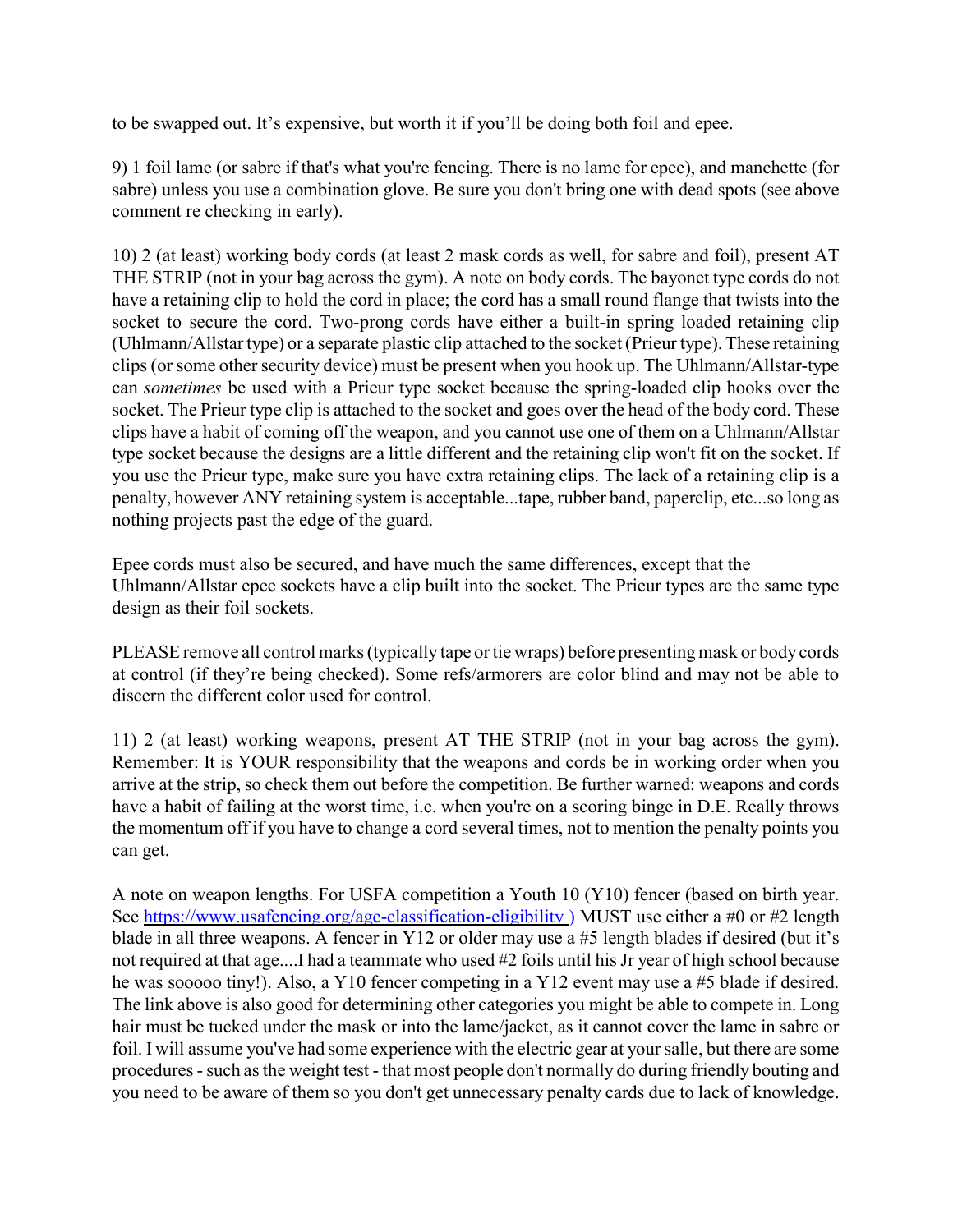### Competition format

The usual format you'll see at local competition is "pools, then DE." Here's how it works:

Assume there are 28 fencers in the field (doesn't matter what weapon, the format's the same). There will be 4 pool of 7 fencers each. You will fence everyone in your pool once in 5-touch bouts. You will not be fencing people in the other pools during the pool round.

For purposes of this example, assume it's a really small turnout -- 7 people total, all in one pool. Here's the way the pool sheet looks at the end of the pool round:

|                | Fen # Name       |  |   |  |   | <u>rs</u> |    | <u>Ind</u> | <u>Place</u> |
|----------------|------------------|--|---|--|---|-----------|----|------------|--------------|
|                | Lt. Sulu         |  |   |  | o | 30        |    | $+20$      |              |
|                | Cmdr. Spock      |  |   |  |   |           |    | -3         |              |
| $\overline{3}$ | Capt. Kirk       |  |   |  |   | <u>19</u> |    | -3         |              |
| $\overline{4}$ | Lt. Worf         |  |   |  |   | 27        |    | $+10$      |              |
| 5              | Seven of Nine    |  |   |  |   | 26        |    |            |              |
| <u>б</u>       | Ens. Ependable 0 |  | U |  | Ó |           | 30 |            |              |
|                | YOU              |  |   |  |   |           |    |            |              |

Since Sulu fenced on TV (Classic "Trek," episode "The Naked Time" for those interested), he kicked some serious butt, beat everyone in the pool and had 6 victories. Lt. Worf had 4 victories and is in 2<sup>nd</sup> place. Seven of Nine, Capt. Kirk and YOU all had 3 victories, which makes the indicators ((Ind) the difference between touches scored (TS) and received (TR)) the determining factor for placement. Seven of Nine scored 26 touches and was scored on 22 times. Her indicator is +4. YOU recorded 23 touches and received the same, so your indicator is 0. Capt. Kirk scored 19 times, but was hit 22 times, thus making his indicator a -3 (He was probably checking out the girls watching the competition....you know how Kirk gets...."Spock, here are 5 broken communicators...put one together that works. I'm gonna go seduce the High Priestess..."). The higher indicator is the higher placement, so Seven of Nine is in 3rd place, YOU 4th and Capt. Kirk 5th. If indicators had been tied, whoever scored more would get the higher placement. (If there is an absolute tie in indicators, touches scored and touches received, the bout committee flips a coin or some other random selection process) Going on, Cmdr. Spock is starting Pon-Farr and is not paying attention, so he only gets two wins and takes 6th place. Finally -- as befits someone in Starfleet Security -- Ens. Expendable gets killed (just like being on a landing party, huh? Kirk, Spock. Dr, McCoy, and someone in a red shirt who's NOT Scotty beam down...you KNOW who ain't making it past the opening credits) and takes 7th place with no wins at all.

Now the tournament can go several ways. 1) It could be by pools, which means the pool results are the finals results for the tournament, (if it's only one pool of fencers. 2) The pool results could be used to calculate a Direct Elimination table with everyone going to DE, or 3) (and the usual format for larger tournaments) the pool results are used to calculate a DE table with only the top 80% of the overall field going to DE. (80% of 7 is 5.6. Since the percentages are rounded up, 6 of the pool go to DE and Ens. Expendable would be through for the day). For this example, everyone goes to DE.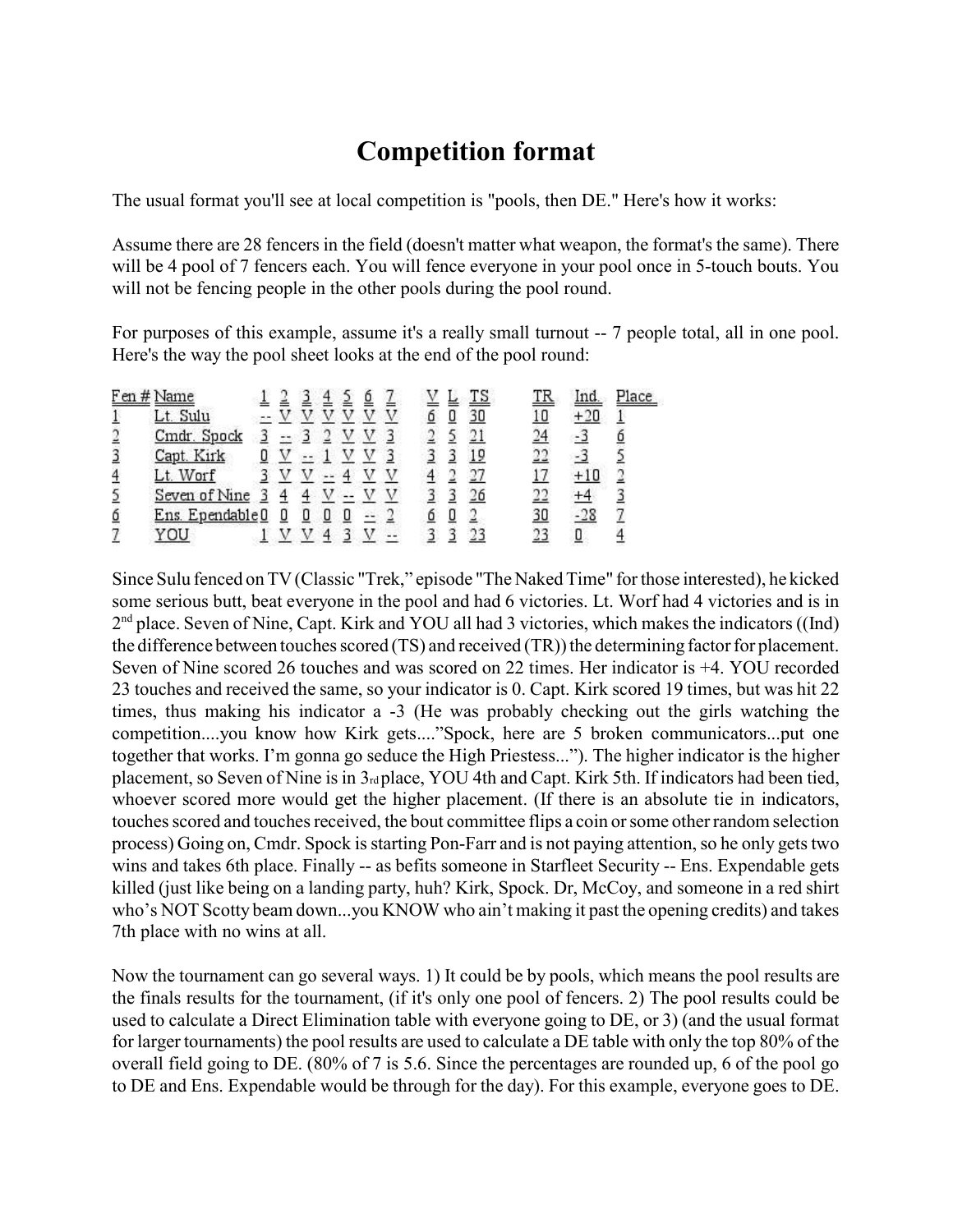Here's what the DE chart looks like after the pool round. Table A is the first one posted and shows the seedings and pairings going into DE. The rest of the chart shows the end results of the tournament.



As you can see, every touch counts; one touch can make the difference between a relatively easy DE path and the path of doom. Do not give away touches, not even to make someone else feel good if they haven't scored all day. It will hurt your seedings in the long run. Win and you keep going. Lose and you go home (unless you're in the round of 4, in which case you might be fencing for third place.

### Length of fencing periods in pool and direct elimination

Pool bouts are one 3 minute long period, regardless of age division. DE bouts for all divisions (except for Y10 and Veterans) are 3 periods of 3 minutes each, with a one minute break in between, to a total of 15 points or the expiration of time. Time is only counted when fencing is occurring. After the director calls "halt," time stops running and does not begin again until the director calls "fence." The one minute break between DE periods, however, is real-time. In sabre DE bouts there is a one minute break for coaching once a fencer reaches 8 touches...which doesn't take long in sabre!

For the Y10 and Veteran (40 years and older) fencers, DE bouts are a single bout to 10 points, with a minute break either at 5 points (in sabre), or if the first 3 minutes if time expires.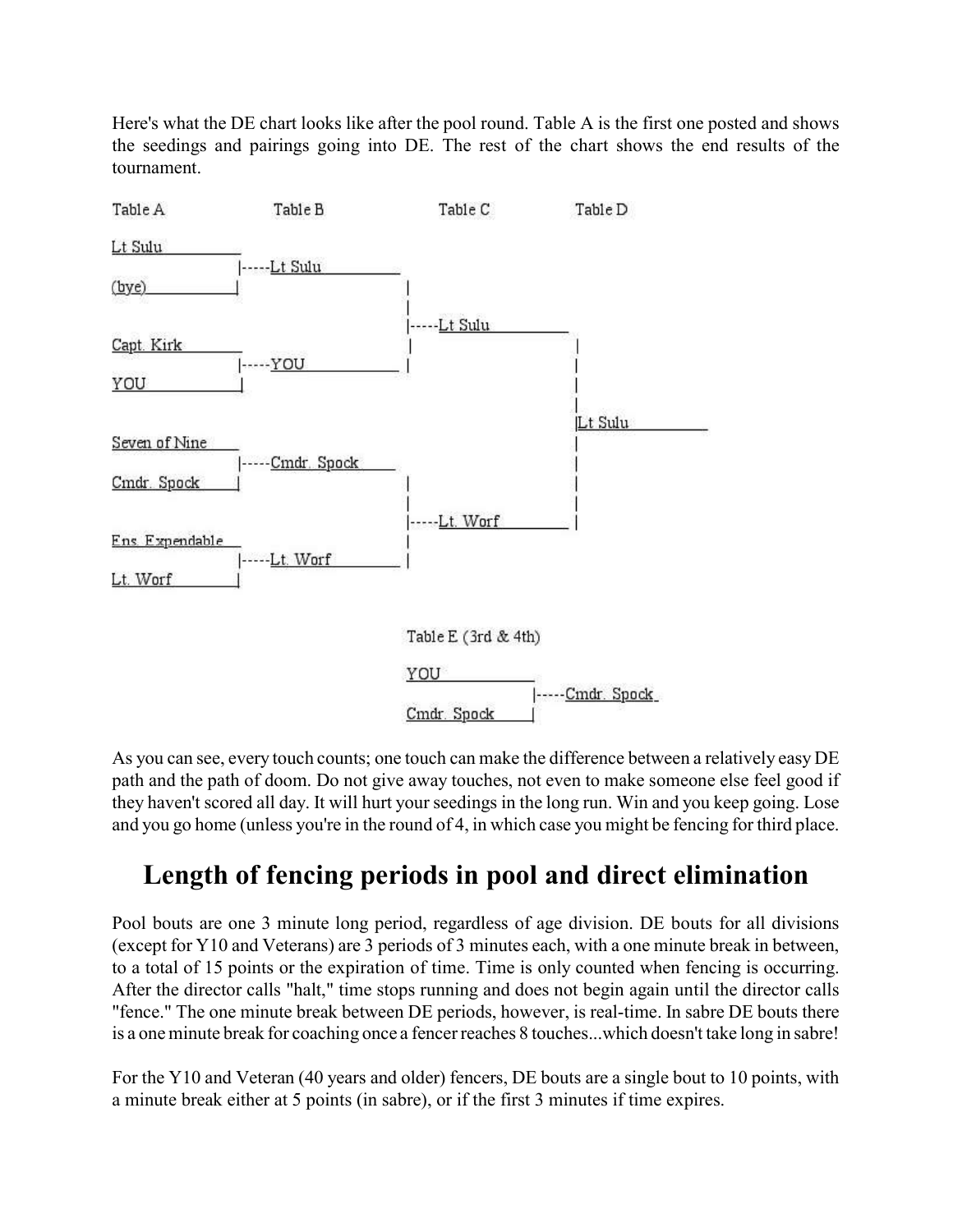If time expires (pool bout or the last period of a DE, regardless of format), whoever is ahead is the winner, regardless of the actual score.

If the score is tied at the end of regulation, one of the fencers will be chosen at random (coin toss, drawing straws, random selection by the computer in the box, etc). Whoever is chosen now has "priority." The bout will continue for 1 minute of fencing time. If that minute expires and there is no further score, whoever had priority is the winner. If a touch is scored, that person is the winner, regardless of who had priority. Doubles do not count in epee in this case.

### Team format

Team competitions are fun, but the format is slightly different. Each team consists of three members (sometimes including a 4th as an alternate). Teams fence each other in a three part relay for a total of 9 bouts, so each team member fences each member of the opposing team...somewhat like individual pool bouts. The period lengths are the same...it's the scoring that's different. Team matches end with the first team to score 45 touches. Here's an example:

The NorCal Foil Bunnies are fencing the War Dogs (don't laugh...I've seen teams with BOTH of those names). After the 1st bout the Foil Bunnies are ahead 5-3. The next bout (and all successive bouts) end when the next higher multiplier of 5 is reached. In this case, the Foil Bunnies only need to score 5 touches to win the next bout (raising their score to 10), but the War Dogs must score 7.

Coming from way behind happens often. In my first sectional tournament, I scored 11 times to my last opponent's 3 to even the score at 40 in an epee team match. My old teammate, Freewind (yes...that's his real name), who was in the anchor slot, finished it off and we won the match. Of course, there were 17 teams and our match was between the bottom 2 to see who got to get pasted by the #1 team...we got slaughtered (duh).

At the 2017 World Championships, France was down 40-27 to Germany going into the final bout in mens team sabre (round of 16 match)…but France pulled off a massive 18 to 4 run and won it 45- 44 (I imagine there was a lot of "Ach, mein GOTT!" going on in the German box during that time!").

#### Vid is at https://www.facebook.com/sam.signorelli/posts/10213803305775735

Most team competitions are a straight DE format. Every so often there are pools, but it's only happened once to me. There are several different formats for the bout committee to choose from. In team play, as in individual, it's always important to remember the words of Yogi Berra...it ain't over 'til it's over!

#### Finding events to go to

Now that you're ready to go to an event….how do you FIND them?

There are 2 general ways, depending on the level of event (keep in mind that this is written primarily for events in the US and Canada, so if you're out of North America, this may not help).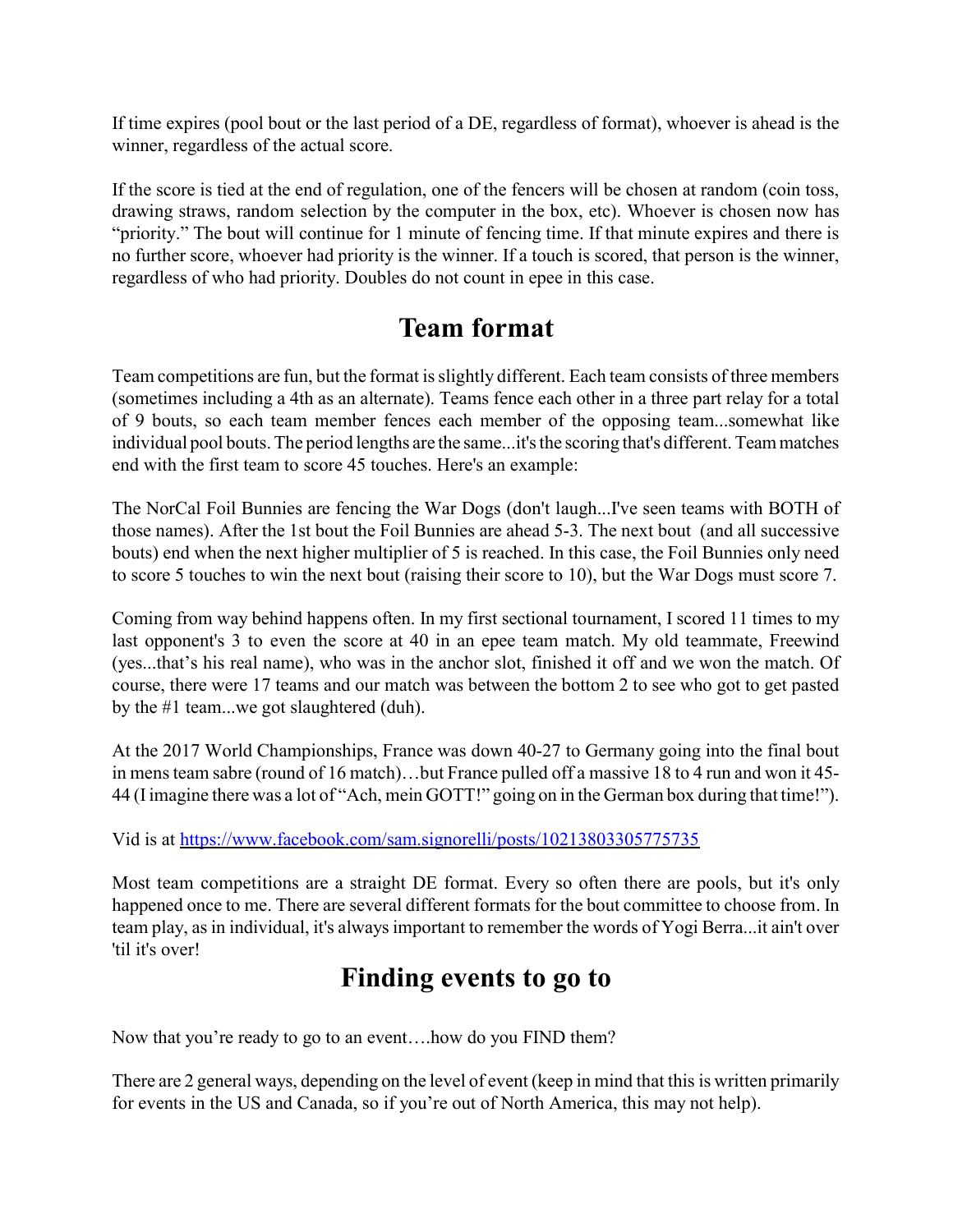The first method is to find events at the divisional level, the most common ones most fencers will attend.

https://askfred.net will bring up a list of events coming up within a few weeks. Using the search bars at the top, you can change the parameters to events in a specific division, weapon, age range, gender, certain miles from your home zip code, etc.

After you have selected an event, you can register for it on line if you have an AskFred account set up. In some cases, you can even pay your entry fee through AF. Most listing will have a map the venue location, as well as an email contact for the organizers, if needed. The information section may have notations re entry fees, event start times, etc.

For regional and national events, you need to go through USFA at https://member.usafencing.org/search/tournaments The screen is similar to AskFred's. Note that USFA's system requires an entirely different registration than AskFred's

## Equipment check, hooking up & getting down to business

My video on weapons control and how to get through it smoothly...without angering the folks behind you! https://www.youtube.com/watch?v=nc0wL3rJmiU

Equipment checks vary from event to event. Some events only check the mask and gloves (which, to my mind, is by far the most important one), while larger regional or national events check the mask, body cords, lames, and even the weapons themselves. 90% of the time in local competition, it's just the mask and gloves. Note that foil chest plates will start being checked now.

For sabre gloves, if the FIE label inside is bunching up, do NOT cut it out...glue or sew it down. If it's removed, the armorer cannot verify it IS an FIE glove.

The mask is tested by way of a spring loaded punch. The probe's diameter is slightly larger that the width of the mask mesh. It is placed perpendicular to the mask surface and depressed all the way down. If the probe does not punch through the mask, it passes. If the probe punches through the mask anywhere -- it doesn't matter if it's on the backside behind your ear -- it fails and cannot be used again in competition because the failure indicates the mesh is starting to get weak. In many cases, the mask is usually confiscated, or the word "FAILED" is written across the bib with a big ink pen. If you think this is overly severe, ask any fencer who's been around awhile about what happened to a Russian World and 1980 Olympic champion named Vladimir Smirnov in 1982...you'll appreciate the mask test then. The Reader's Digest version: during the World Championships, his opponent's broken blade punched through the mask and through his eye. He died 9 days later. Rather quickly thereafter, stronger equipment was mandated...the mask had to withstand 12kg of pressure instead of the 7kg mandatory at the time, and the way was paved for the inclusions of Kevlar and other ballistic fabrics in the uniforms and maraging steel in blades.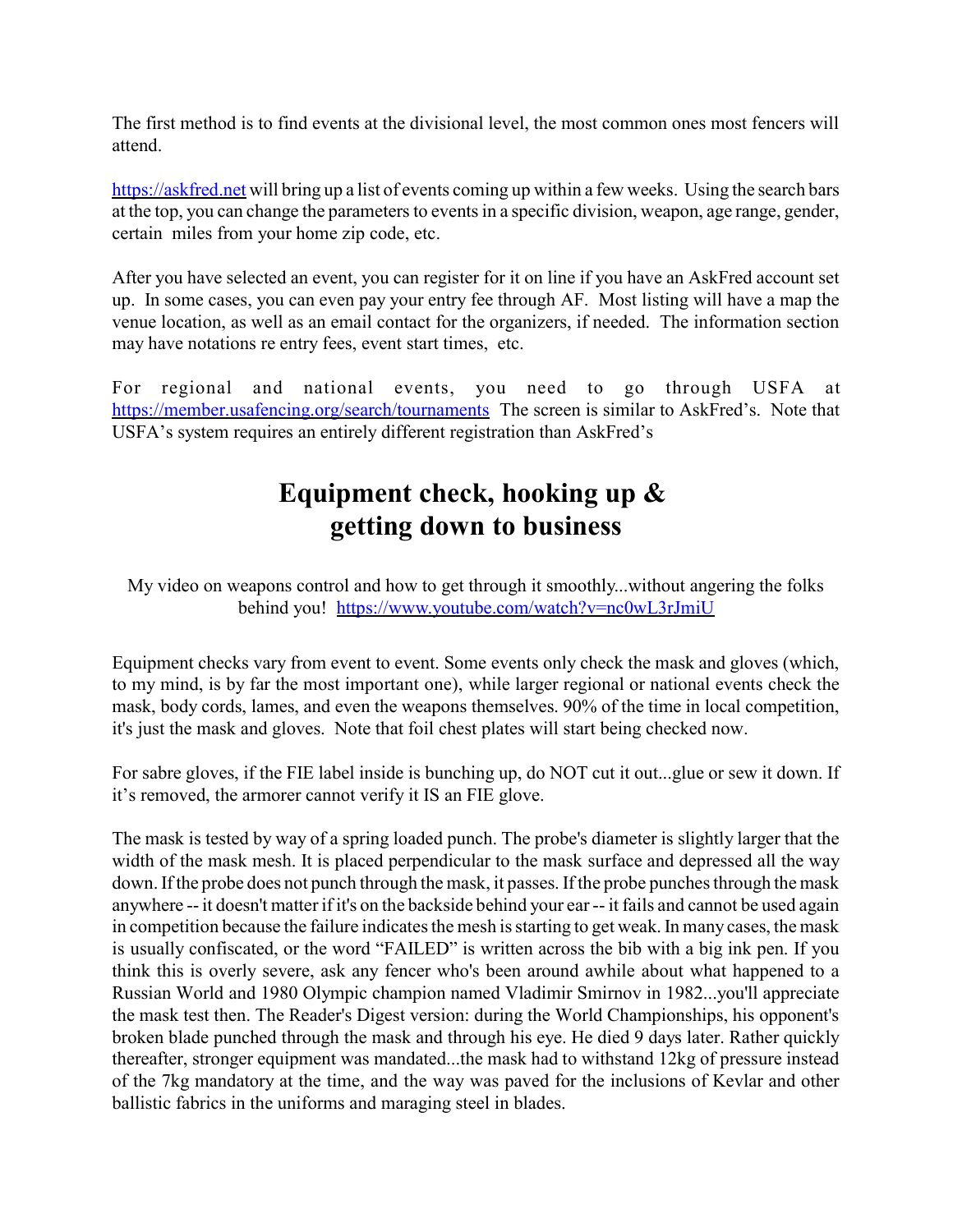NOTE: A broken or missing wire **anywhere** on the mask is an automatic failure...as is a broken frame or mask tongue...no arguments. It should be noted that this type of accident is *extremely* rare. Bruises, other soft tissue injuries and the occasional repetitive stress-type injury are more the norm. Statistically speaking, fencing is safer than golf (for all that we're hitting each other with three feet of steel!). Please keep in mind that an armorer's first job is safety, so if your mask fails the punch, don't blame the guy who might've just saved you from injury. I sell fencing gear for a living, but when I run mask check, I take the vendor hat off and put the armorer hat on, so if I fail your mask, understand that I'm not doing so to generate a new mask sale.

When you present your gear to control, please do the following (it makes it a LOT easier for the armory staff if they're checking in hundreds of people):

1) Ensure the back strap on your mask is present and attached, and also thaty it is in solid contact with the back of your head when the mask is on.

2) Unwind the body cords (if being tested) to make it easier for the armorer to do the test.

3) Remove all control marks BEFORE getting to the control station. This is because national events tend to use a tape dispenser to mark cords, and the refs don't want to see a chewed up tape mark from three tourneys ago that happens to be the same color as the current mark..

4) Remove your lame from any hanger it happens to be on and zip it closed.

5) Make sure your glove does not have any wear holes, rips, tears in the fabric, broken seams, or loose portions. Get them sewn/glued down or get a new glove.

Lastly....try not to be the only person coming through control...unless you want to be the focus of attention. Armorers will often team up to make fun of ANYthing to break the monotony of checking fencer after fencer (trust me...we'll be on you like white on rice!) Best to get buried in with a ton of other people...anonimity of the herd and all that...

#### Notes on Armory

There will be times when you need to do a repair in the field – a hole in a glove, for example. Best to have an understanding of what can go wrong and how to fix it.

Go to my web page, www.homfencing.com and hit the "instructional videos" tab. Or just go to http://www.homfencing.com/instructional-videos.html

### Hooking up

It sounds like such a simple thing...hook up to the strip. But there are a few things to know.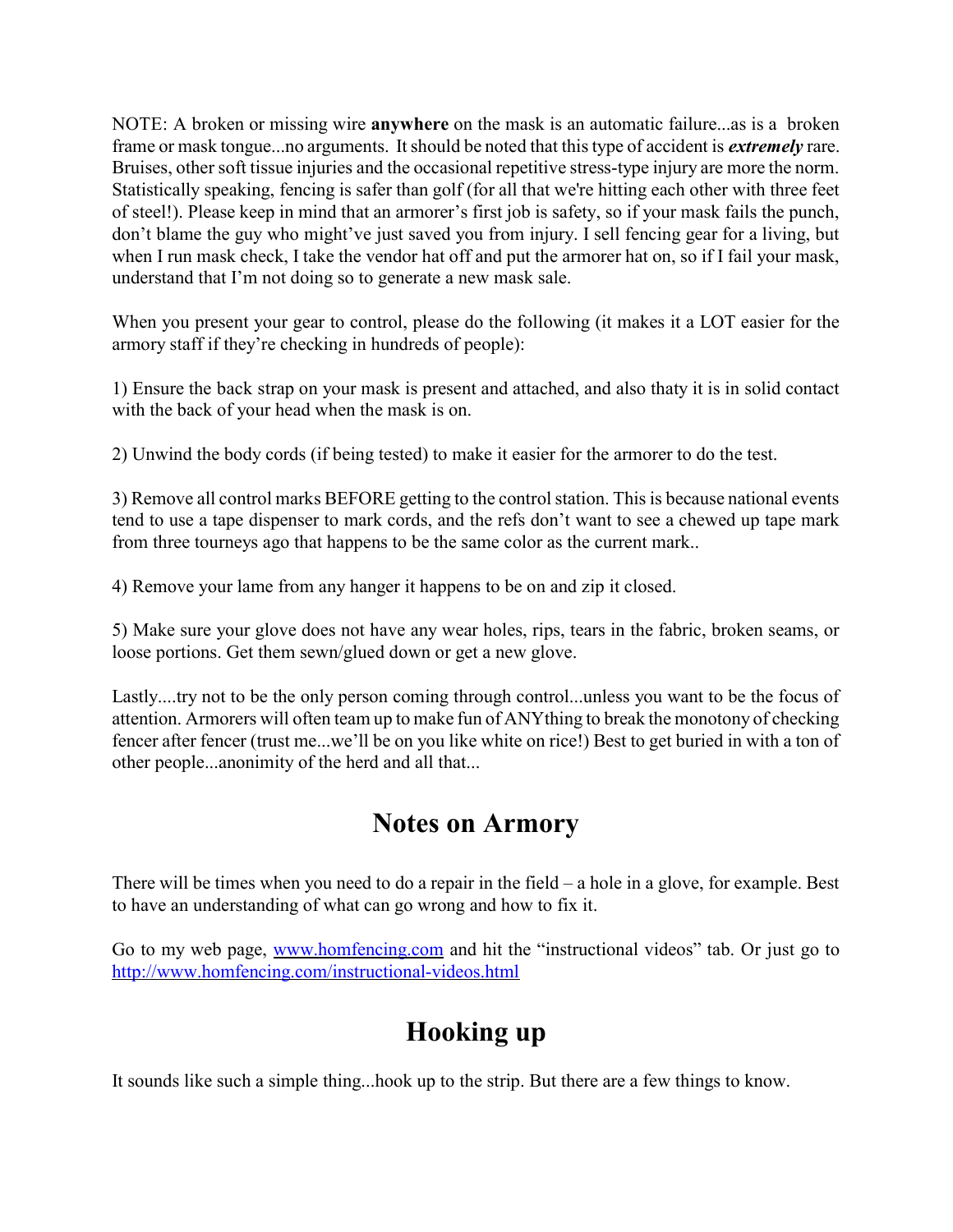1) Fencers are called to the strip in a particular order, depending on how many are in the pool. For each bout, the first called fencer hooks up to the director's right, unless that fencer is a left-hander, in which case he'll hook up to the director's left. If it's two lefties, it won't matter; 1st called to the director's right. The reason for this is so the director can see the chest area of the competitors...the most likely area for touches to arrive. it also allows the director to more easily see covering actions or grabbing of the blade.

2) The alligator clip on your body cord (for foil/sabre) must be attached to your lame at the back on the weapon side. This is to ensure it cannot be removed by the non-weapon hand during the bout (thus interrupting the circuit and rendering any touch landed by your opponent an off target). Most people clip it right next to the center line on the back. There is no such clip for epee.

3) The floor reels can run as high as \$500.00 per unit. Under NO circumstances should you let the plug go if you're more than a foot or two away from the reel. The force of the plug slamming into the reel housing after being retracted at high speed for 30 feet can seriously damage the reel...and I guarantee that EVERY experienced fencer will look directly at you if you do this, even accidentally. Some divisions have in-house rules about this that allow for penalty cards -- or even monetary penalties -- if such an action is deemed deliberate. ALWAYS either hand the plug to the next fencer or walk it all the way back to the reel.

4) The clip on the plug that goes over your body cord is there to keep the reel cable from coming apart from your body cord and slamming back into the reel housing. Make sure you use it, if it's there and will stay on in the first place.

5) In sabre and foil there is an additional cord that goes from a tab on the back of the lame to the mask to allow the box to register hits to the head area (neck in foil). There is no specific place on the mask to clip it to, but most people clip it to the mask frame near their ear on the off-weapon side, to the lame near the cheek on the same side, or to the frame right above the top of the head. This cable has a habit of coming off during the action, so check to make sure it's there after particularly energetic exchanges.

On foil masks with lame bib, there is a tab on the underside of the bib to attach the clip to (on the off-hand side). The other side of the mask cord clips to a tab or pocket on the back of the neck area on the lame.

## The weight & lame/bell guard test

After you have hooked up to the scoring reels, you will present your weapon to the director for the weight and/or shim test (this applies only to foil and epee; there is no weight test for sabre). A weight will be placed over the tip while it is held vertically (500 grams for foil, 750 grams for epee). The spring in the tip must lift the appropriate weight. This is indicated by the scoring box. When the weight is placed on the weapon, the appropriate side of the scoring box will light up. If the light turns off and stays off, the weapon passes. If it stays on, the weapon fails and may not be used for that bout. This also gets you a yellow penalty card (which will be discussed later). This is why you have to bring at least 2 working weapons to the strip. In foil, once the weight test is done for both sides, you can touch each other's lames to make sure touches will register and then get ready to do combat. In epee there is an additional two part shim test. There must be at least 1.5 mm between the bottom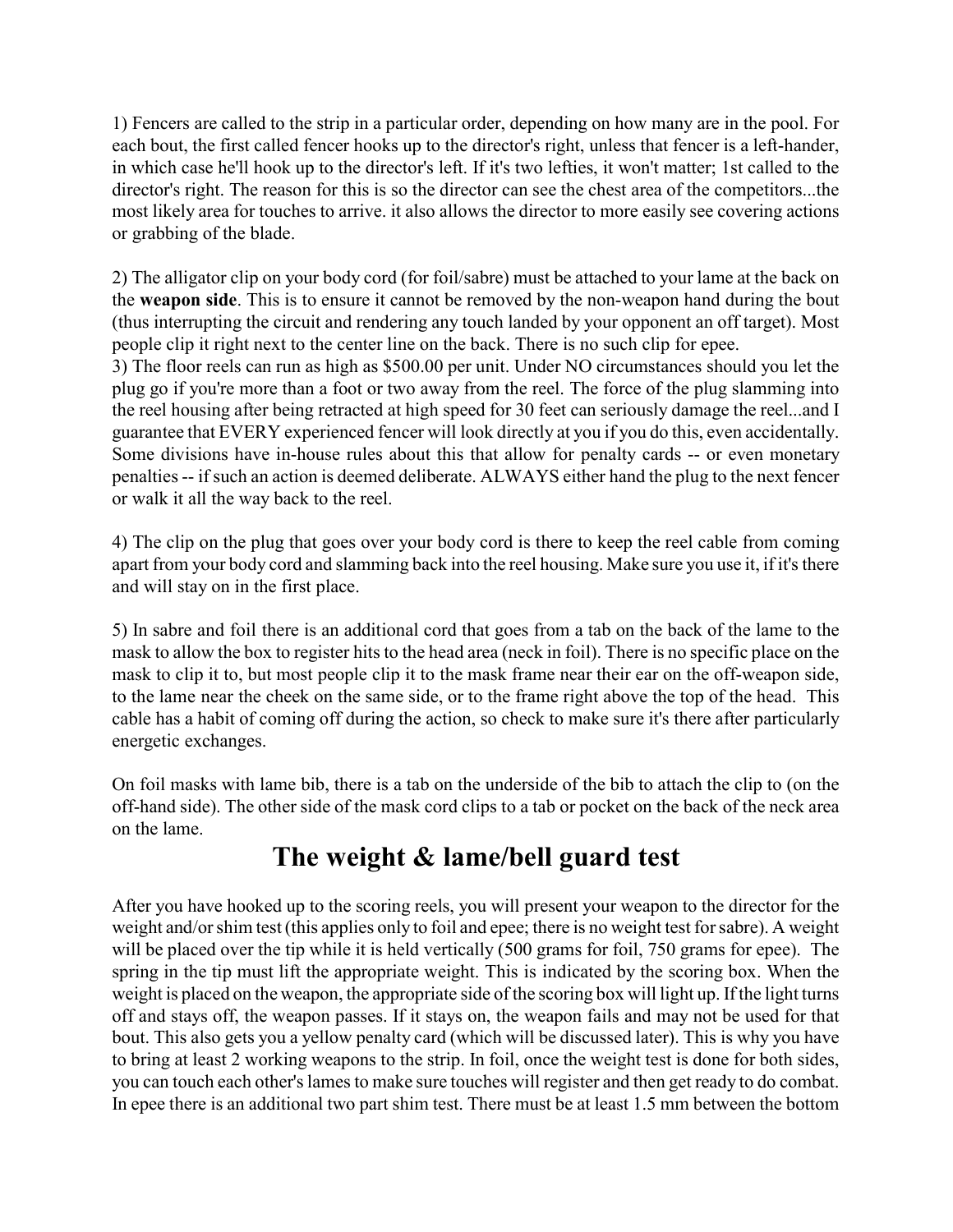of the tip and the top of the barrel, and at least 1 mm distance of travel in the point before the light goes off. The space shim (1.5mm) is simply placed in the tip. If it can be inserted, it's good. The travel shim (0.5mm) is likewise inserted into the tip, then the point itself is depressed. If the light goes on, it fails. If the light stays off, you're good to go. After then, the director will look to ensure the point has both screws in place (if it has screws) and that a retaining clip is on the body cord socket in the guard. Missing screws or retaining clip is a yellow card offense.

Please hold the weapon low enough for a short ref to easily reach the tip.

There is no lame test in epee. Instead, each fencer in turn will touch his tip to his opponent's bell guard and push to depress his point. If the light stays off, the circuit is properly grounded and no hits on the guard will register. If a light goes on, something's wrong, usually either the guard's not properly grounded or there's some rust on the guard, which would insulate the ground. In higher level competitions (like North American Cups) the strips are a series of linked aluminum plates, which also grounds out any floor hits in foil and epee.

In sabre you can test by simple touching your opponent's lame or mask with your blade; no pressure is necessary. Most people touch the mask.

## Proper etiquette (salutes & decorum on the piste)

After you have hooked up, been tested by the director and tested lames/bell guards, you'll return to your on guard line, salute your opponent, the director, and the audience, put your mask on, come on guard and wait for the command to fence. Stay still when the director asks if you're ready; they hate a bouncy fencer and will get testy if they have to wait for you to settle down.

Safety note: Learn to put your mask on with your non-weapon hand only. People who use both hands to put on the mask tend to send their points flying all over the place, usually towards someone's face. Use your unarmed hand and keep the weapon point down toward the ground. It's easy...just put your chin in first and pull the mask back over your face. it has the added advantage of pulling long hair back away from your face...if, unlike myself, you HAVE hair! Additionally, the mask must have the safety strap running across the back. The proper place for this strap when the mask is on is across the back of your head...NOT across the mask tongue! If it's over the mask tongue, it can't do it's job...helping to keep the mask on your head.

VERY IMPORTANT: When the director ask if you are ready - by asking "Fencers ready?" (Or some variation thereof) "Etes vous prets?" ("Are you ready" in French) or in some other fashion, you MUST respond verbally if you are not ready to go, and loudly enough so the director can hear you over the other noises in the area. If you say nothing, that is deemed as an affirmative response and the director may start the fencing before you're actually ready. If you get scored on in that situation, it's your own fault for not letting the director know.

When the director is satisfied that everyone's ready to go (it may only be a second long of a wait), the command to fence will be given by the director saying "Fence," "Begin," "Allez," ("Go" in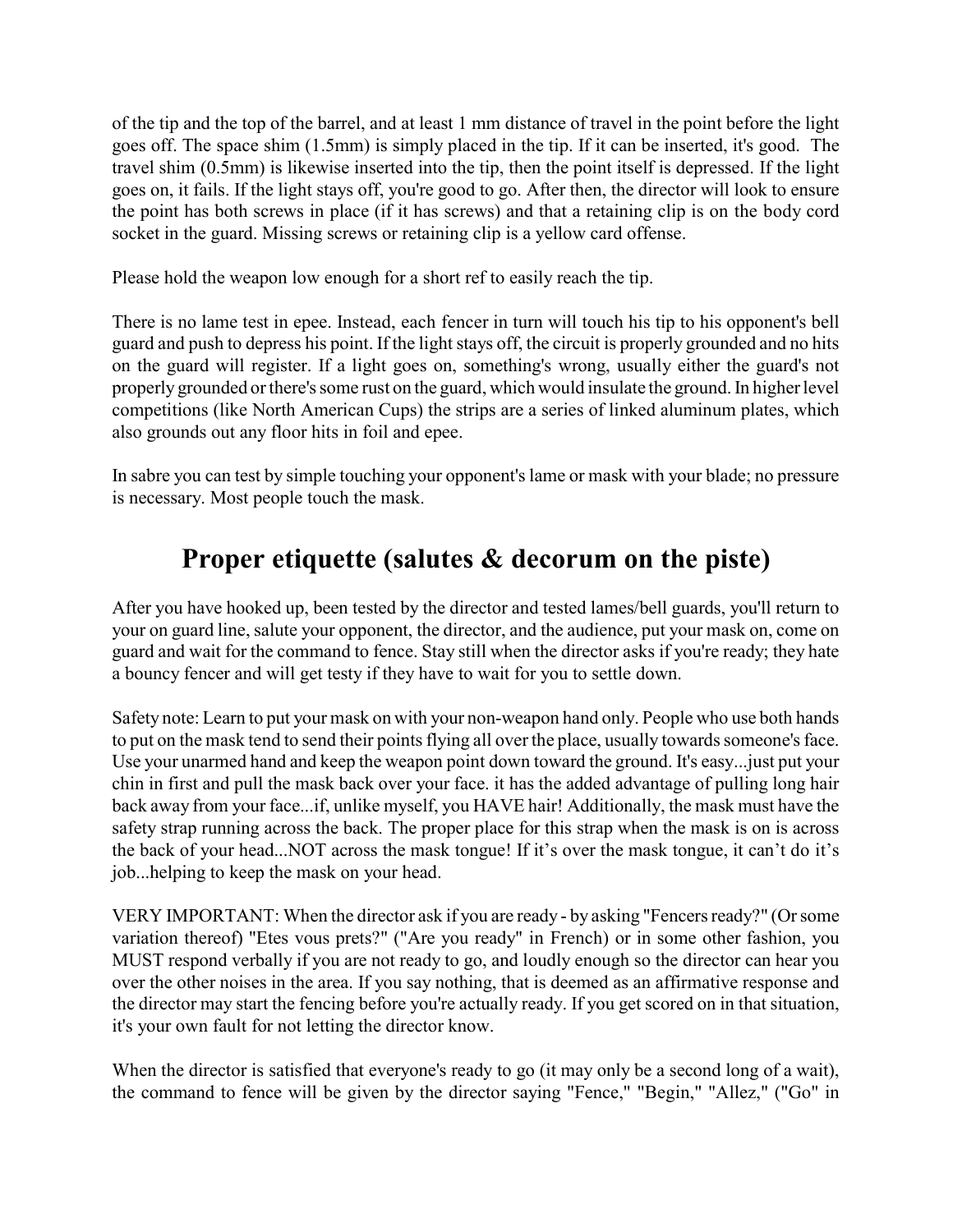French) or some variation thereof. Once fencing begins, don't stop until you hear your director call the halt. Even if you KNOW you hit your opponent, that doesn't mean the light went off, and it's a sure way to get hit yourself. If you need to, you can remove your mask to wipe sweat out of your eyes, scratch your nose, etc. only AFTER the director has halted the action. In salle during most informal encounters between friends there's a lot of talking, jibing, and "smack talk" between the fencers as they go at each other. You can't do that in official competition. Nor can you crook a finger in a "bring it on" gesture. This is defined as taunting, and it's a cardable offense. If you see a potentially dangerous situation - i.e. a weapon with a very sharp bend beyond a normal curve, an untied shoelace, a broken blade, some doofus walking across the strip right behind your opponent, etc. -- you cannot just stop fencing and call halt yourself. Back up a few steps, raise your non-weapon hand and stomp your rear foot a bit to get the director's attention. He'll stop the boutand you can have the problem taken care of.

#### Penalties - what's gonna get you nailed

This is a goodie. The penalty chart is located at homfencing.com. Scroll down the front page until you see the button marked "USFA Penalty Chart."

Many of the infractions are self-explanatory. A yellow card stays with you for the entire bout, so if you have yellow card because a weapon failed the weight test, it stays with you until the bout is over. Earning a second yellow card for any reason, such as turning your back, equals a red card, with is a point against you. It is entirely possible to lose a bout on penalties alone.

Some examples of card offenses are: turning your back, covering target, touching your weapon or body cord with your non-weapon hand after the command to fence, throwing/swinging your equipment or otherwise displaying anger that might get someone hurt, unhooking and/or stepping off the strip without asking the director first (during a bout); stepping off the strip with one foot during fencing (except during a fleche), fleche or crossing of the feet during a forward motion (in sabre only), etc.

Going off the side of the strip with one foot is a warning, and will stop the fencing. Going off the very end with both feet is an automatic point against you. Being off is defined as the foot crossing the vertical plane of the boundary of the strip, so if you're doing epee and you've got one foot off the end, your opponent goes for your front foot and you pull it out of the way, it's gonna be a point against you if that foot crosses the plane of the end of the strip.

If you need to leave the venue for a bathroom break, make sure the director knows about it. If you get called to the strip several times and aren't present, you'll lose the bout. Most directors will let this slide if they know you're in the bathroom.

On the other hand, if, before you get knocked out of the tournament, you leave the venue to go home, back to work, or just because you're pissed off at something, you MUST advise the bout committee that you're leaving and why. Failure to do so can result in the dreaded black card, which may affect you at future competitions. The black card's a nasty one. Avoid it at all costs. There are several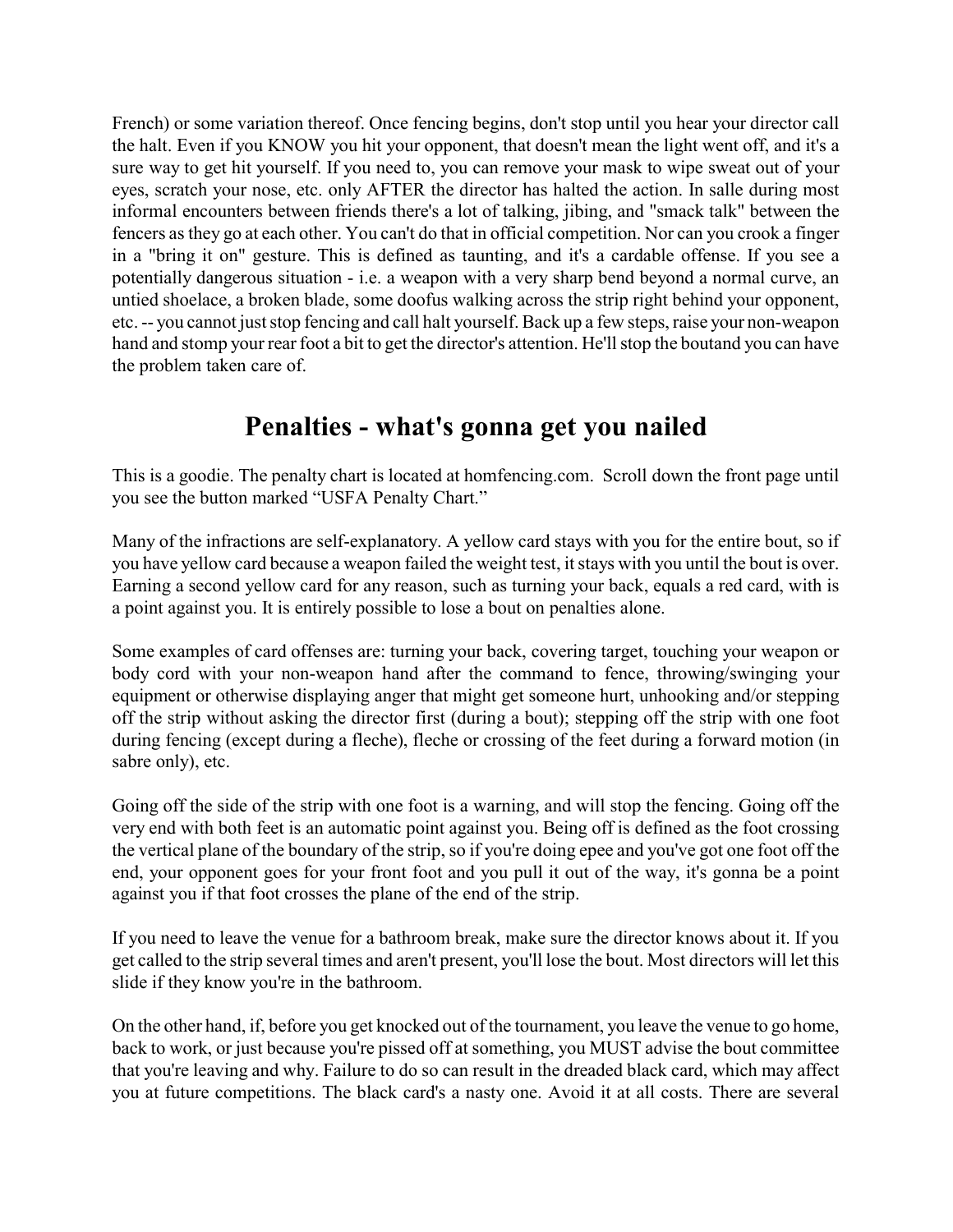ramifications to earning a black card. 1) It gets reported to the National office. A fencer can be banned for a time if deemed necessary. 2) It doesn't matter if you've just taken 2nd place, earned your "A" rating, and qualify to compete at the National Championships...get a black card and you don't get jack. No medal, no rating, no qualifying status. All you'll get are the words "Fencer Excluded" where your name should be on the results sheet.

### Covering target/turning back on opponent (one word: DON'T)

Turning your back is self-explanatory. It's a safety issue, since you don't want the back of your head exposed. Covering target is a bit more complicated but it boils down to this: if your non-weapon arm is covering your lame in foil (or your non-weapon hand in sabre) in any way during an exchange of action, it's a penalty. Don't do it; keep that arm back and out of the way.

### Addressing the director

Only the fencers have the right to address the director in reference to an action, although most directors at the local level will answer a question from a coach. If you need to ask a question, especially if you think you did a parry-riposte and the director says your opponent did a beat-attack, don't yell at the director; be polite about it. My general rule of thumb is to ask once and let it go if it doesn't go my way. For example: Me - "That wasn't a parry-riposte, Sir?" Director - "No. Your opponent landed mal parre, then your riposte landed." After that, I let it go because arguing never changes the call. Keep in mind, if you're relatively inexperienced, that the director and fencer will see different things on the same action. Also, in many cases the directors have been directing far longer than you've been fencing, so they know what they're talking about. For good or ill, that person is the director, and he or she is the boss. If you don't like a call, shake it off and get back to fencing.

Also keep in mind this: if the director states the action as "The attack is from my right, parry riposte from my left," it cannot be argued because the director's saying he saw a specific action. If the director says, however, "The attack is from my right, and I think it was a parry riposte from my left," you have the right to argue it if you think it was yours, because he wasn't sure. Don't do it too often.

You cannot argue a statement of fact. You CAN argue a misapplication of the rules, but you'd better know them yourself before you start questioning your director.

## Asking for time & score/sandbagging

Now we get to the fun subject of time management in a bout. If you're ahead even by one touch in a bout - pool or DE - and time runs out, you win, period. The director will not offer time remaining in the period or score unless one of the fencers asks (the FENCER must ask...not the coach, not the parents).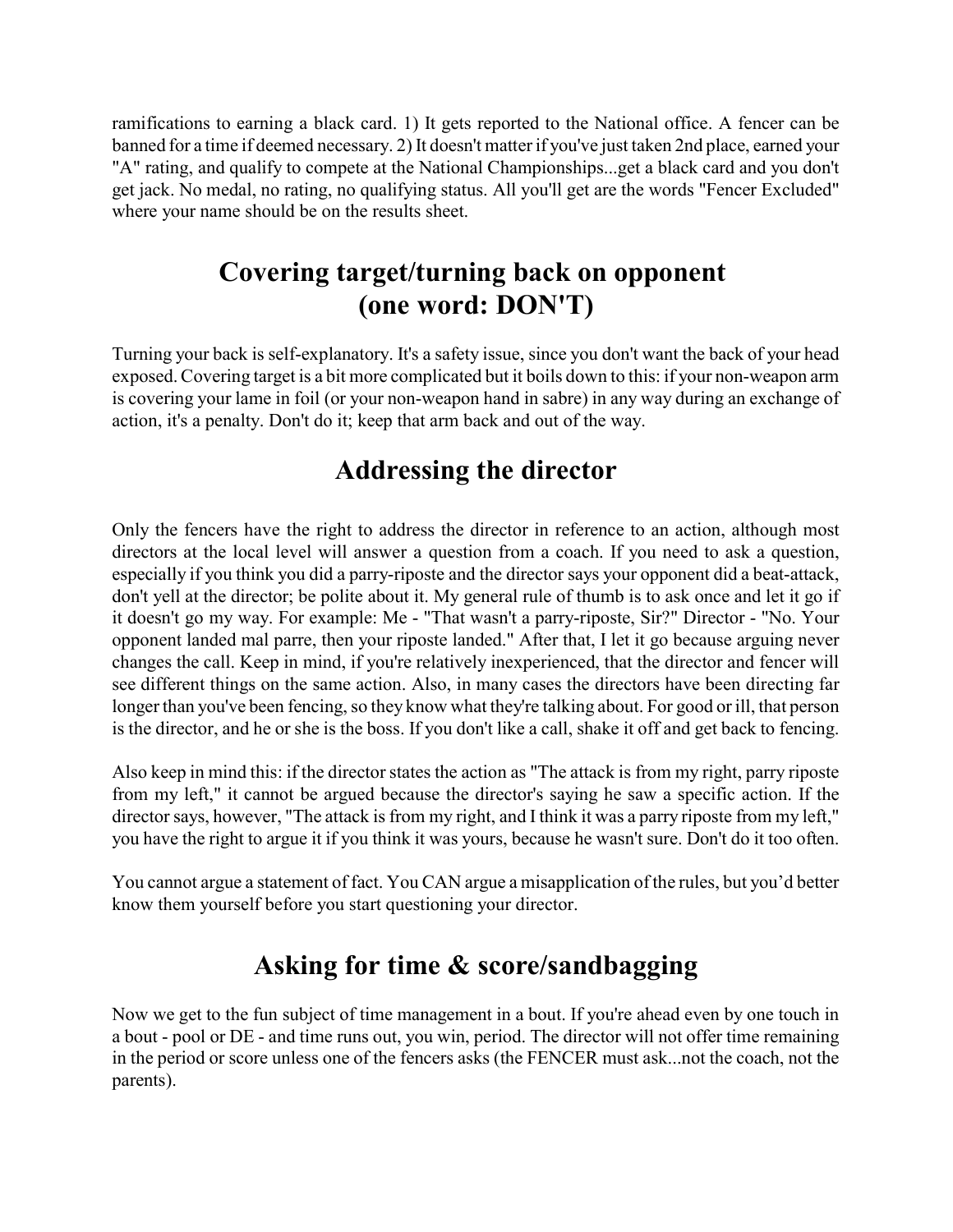Knowing the score is good, but knowing the time remaining is better.

By the same token, if you're behind by one point in the 1st or 2nd period of DE and there are two seconds left in the period, don't fleche on the command to fence; any experienced opponent will expect it and you'll probably find yourself two points down instead of one. Run the time out. It's safer that way.

### Requesting hand/lame/floor judges

If you feel your opponent is covering target or his lame is not working (you nail him right in the center of the chest and the off-target light comes on), ask the director if you could have a hand or lame judge or test the lame. Re the covering concern, he'll pick two people who will each watch one fencer for covering. In epee you may request a foot judge if your opponent likes to go for your foot and you're not fencing on a grounded strip. Same in sabre if your opponent is crossing forward.

### Problems with your tip

If you keep hitting your opponent and the light just ain't going off, you are either not hitting with sufficient pressure to trigger the light (remember the weight test), are hitting plaque' (flat) and not depressing the tip, are hitting later than 40 milliseconds after your opponent hits you (in epee), or the tip has gone bad (usually because the contact spring has screwed itself deeper into the point and is not making contact).

You may ask the director if you can test the tip by touching your opponent - like during the original lame test - or you may present the blade to the director for him to test. Be advised: if you think the tip itself has gone bad, you MUST ask the director to test it for you. If it turns out the tip's bad, you may get a break, because it may invalidate any touch you received in the action where your tip failed. Testing it yourself is not a valid test as far as the refs are concerned.

Even though there's no tip test in sabre, there is a nagging problem that may cost points. Most scoring boxes for sabre are set to they can tell the difference between a direct hit and a whip-over (where contact between the blades is made, but the attacking blade bends around the parry and still hits the target). In some rare cases, the direct hit spends such a short amount of time in contact with the conductive surface, the box thinks it's a whip-over and the hit does not register. It's happed to me and my opponents many times, usually to my benefit, since my counter-attacks usually register (that's how slow I am). Even if you hear and feel the contact, if the director says nothing, do not stop fencing. The rule is, in all three weapons, if the box doesn't light up, there is no hit.

## Injury time-outs

If you are injured on the strip (ankle pops, hit in the crotch, or otherwise actually hurt) you can ask for an injury time out of 10 minutes. If you're going to do it, though make sure you're actually hurt or can fake it real well. Asking for an injury time out because you're tired will get you a penalty card, not a rest! Don't try and fake it too often, though; the experienced directors will spot a fake a mile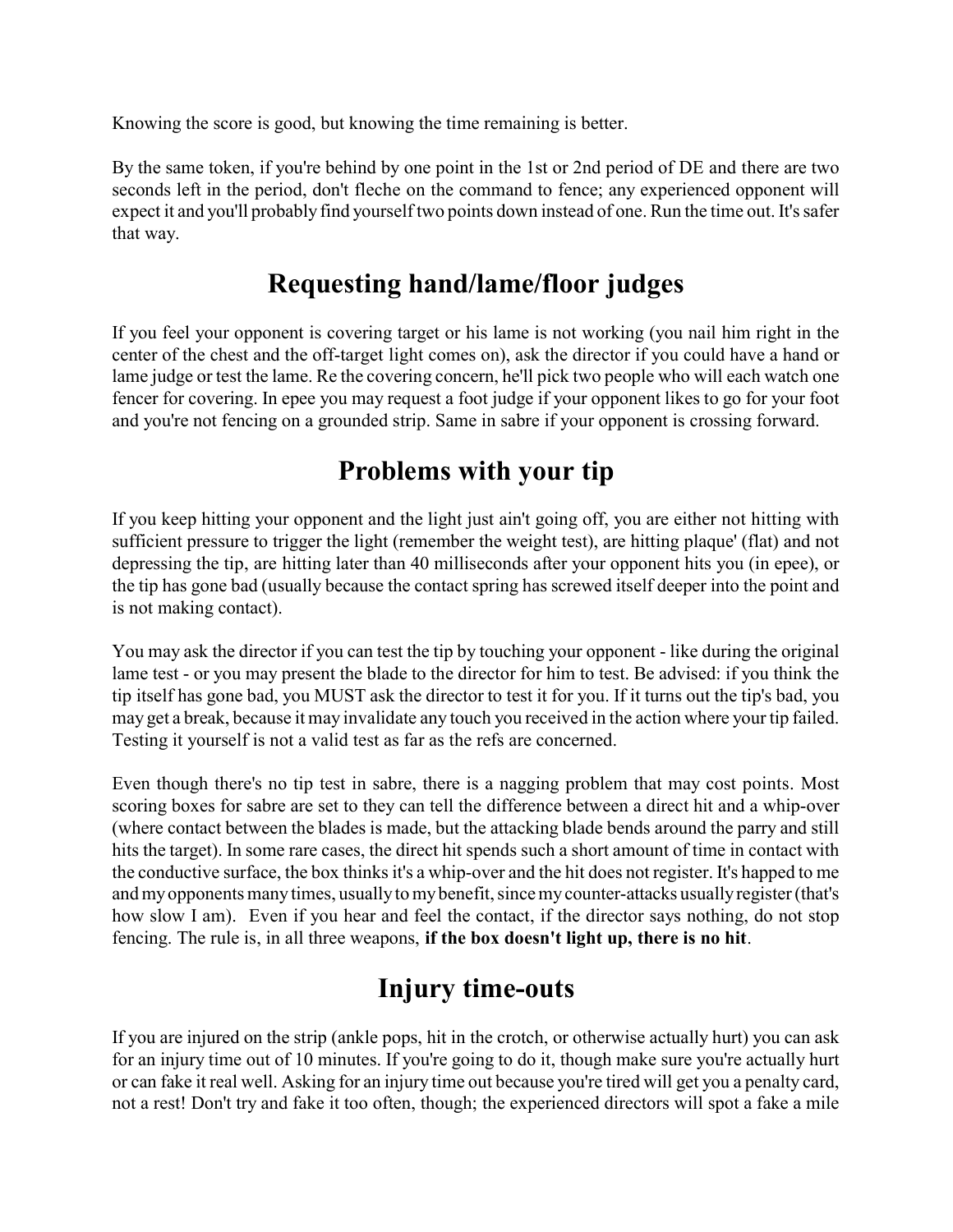away.

#### Ratings, ratings, how do I get them ratings?

One thing that fencers are always concerned about is the potential for new ratings to be passed out at a tournament. Not all tournaments pass out ratings; a restricted event, such as a Youth 10 foil, awards no ratings. In most open competitions, however, the ratings awarded depend on how many fencers are in the overall field, the number of rated fencers in the overall field, and the number of specific ratings of fencers in the top 8 or 12 (depending on how large the event it). Here's the classification chart. http://askfred.net/Info/eventClass.php Note that many divisions tie for third place in all events except for qualifying tournaments for large sectional or national events, and some club sponsored events also fence off for third. If a tie for third is passed out, everyone who tied for third gets whatever rating third place earned.

#### Avoid this cliche' like the plague

It doesn't matter how good you are in your own salle...you might be undefeated in two years of inhouse competitions against a club full of people, but it means nothing when you hit the strip against people you've never faced before. There's always someone better, so don't fall into the "Karate Kid Syndrome." Beginning fencers do NOT romp through a field of experienced competitors and win events. A bout or two maybe; everyone gets lucky now and again. But don't get bummed out if you get hammered by an "A" rated fencer, or even an unrated one with competitive USFA experience. It happens to everyone, and it's part of the learning experience.

Lastly, included here is a list of things to remember when fencing I've come up with over the last toomany years. Keep 'em in mind.

Good luck & see ya on the piste!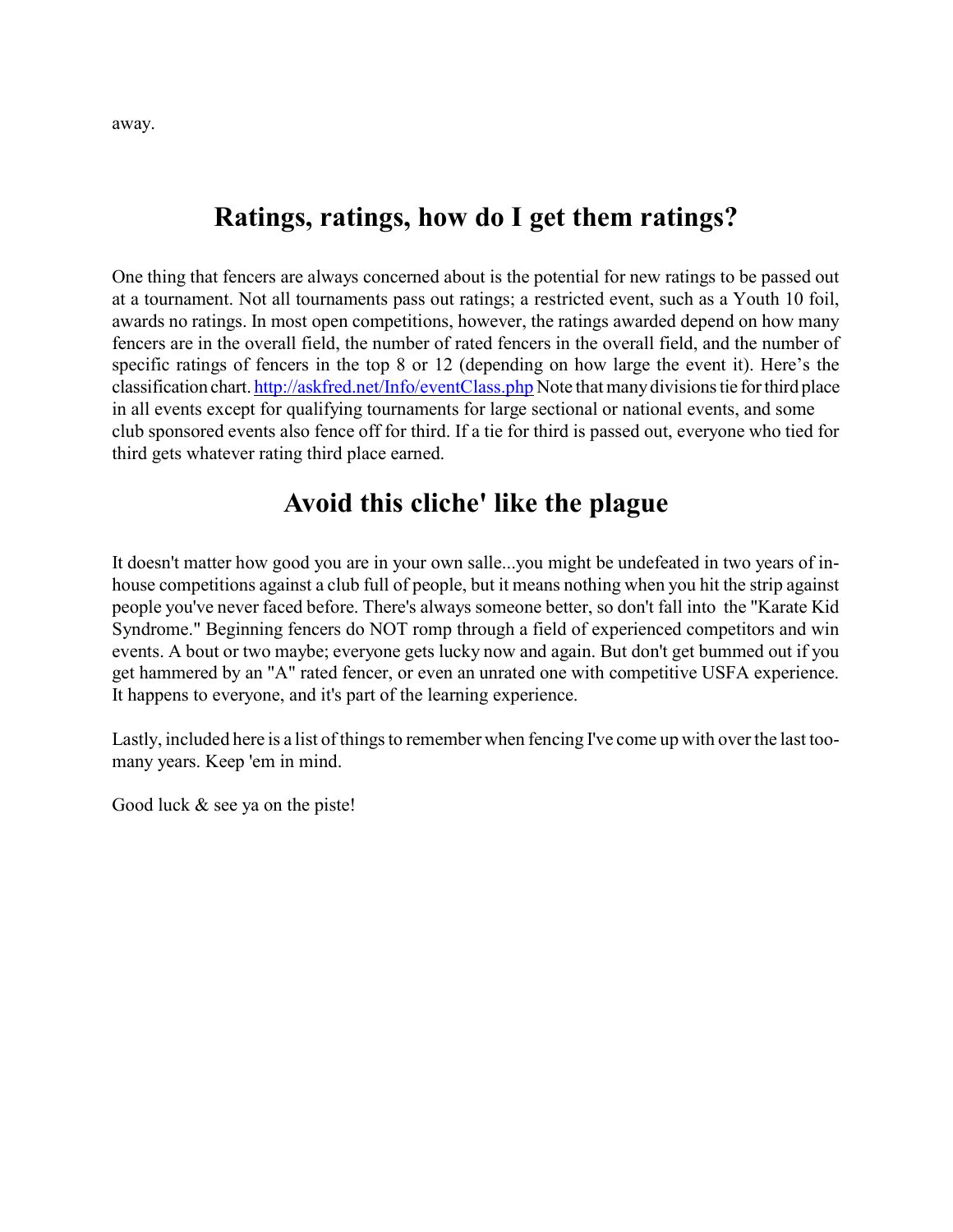## SAM SIGNORELLI'S 21 RULES AND TRUISMS OF FENCING

21. Respect your opponent's skills...even if you don't particularly like him.

#### 20. When arguing a call with the director, be polite and respectful; don't be an ass about it.

19. If a particular trick doesn't work the first couple of times, f'Pete's sake, try something different!

#### 18. There's nothing wrong with beating your opponent 5-0 in the pool round.

17. In epee, check your tip screws after each bout.

#### 16. In foil, ensure your tip is still there after each halt of action.

15. Don't be nasty to the people in your pool...you'll most likely have one of them in the DE round.

#### 14. If things aren't going your way, don't get so upset that you lose your selfcontrol & discipline; pissed off people make mistakes.

13. Show support for your salle mates when they're fencing and you're not. Just one "Go get 'im!" can make all the difference in the world.

#### 12. Just as there's no such thing as an atheist in a foxhole, there are no friends on the piste.

11. Don't stop until the director calls "halt!"

#### 10. Don't cheat or accuse others of doing so just so you can get another point, particularly when you're far ahead or vastly superior in skill to your opponent. You demean yourself and the sport when you do so.

9. Retreat, don't just run away...there's a difference.

#### 8. Finish the attack!